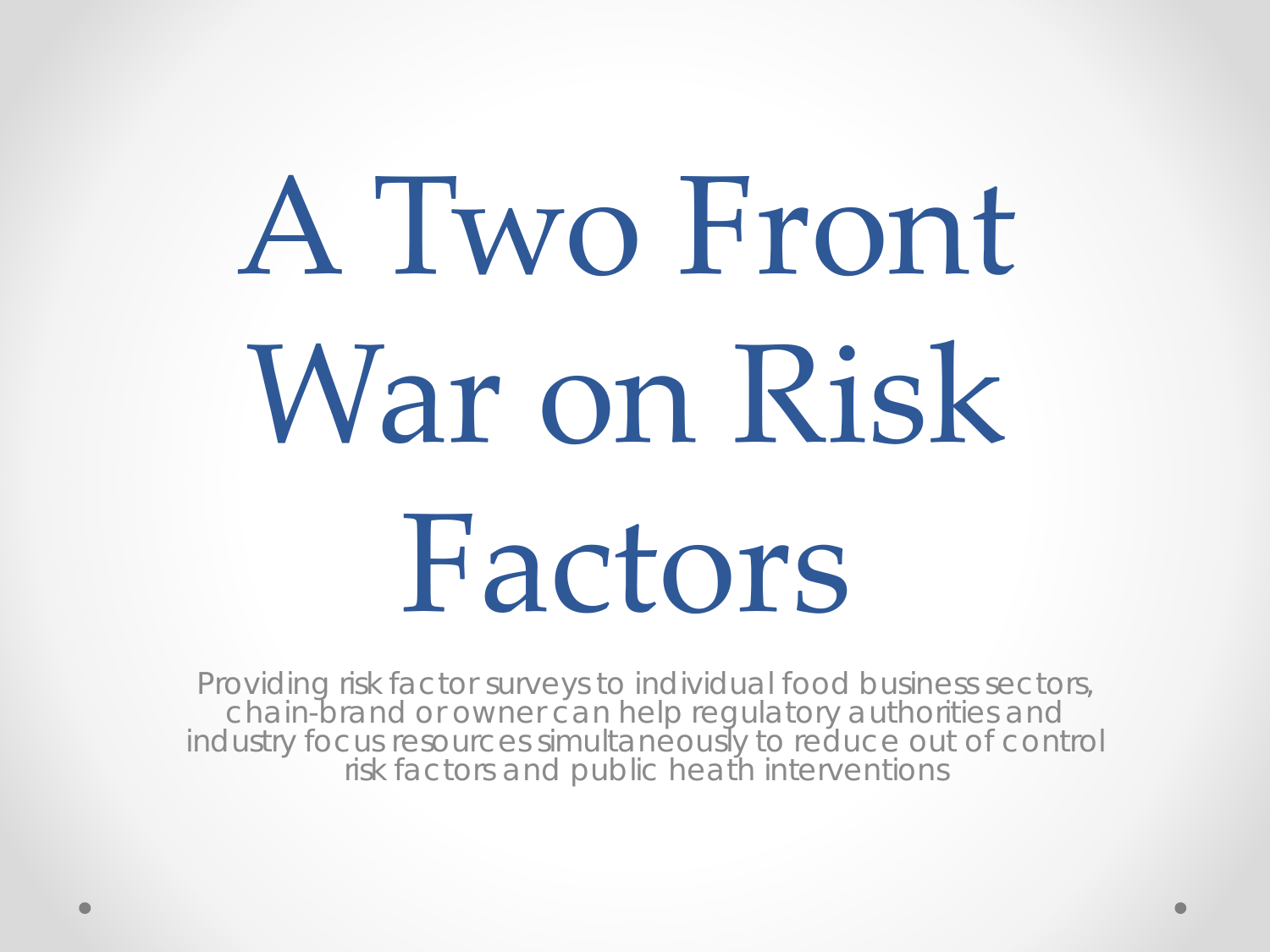

Iowa first needed to gather enemy intelligence by developing a capabilities to capture violation data - USA Food Safety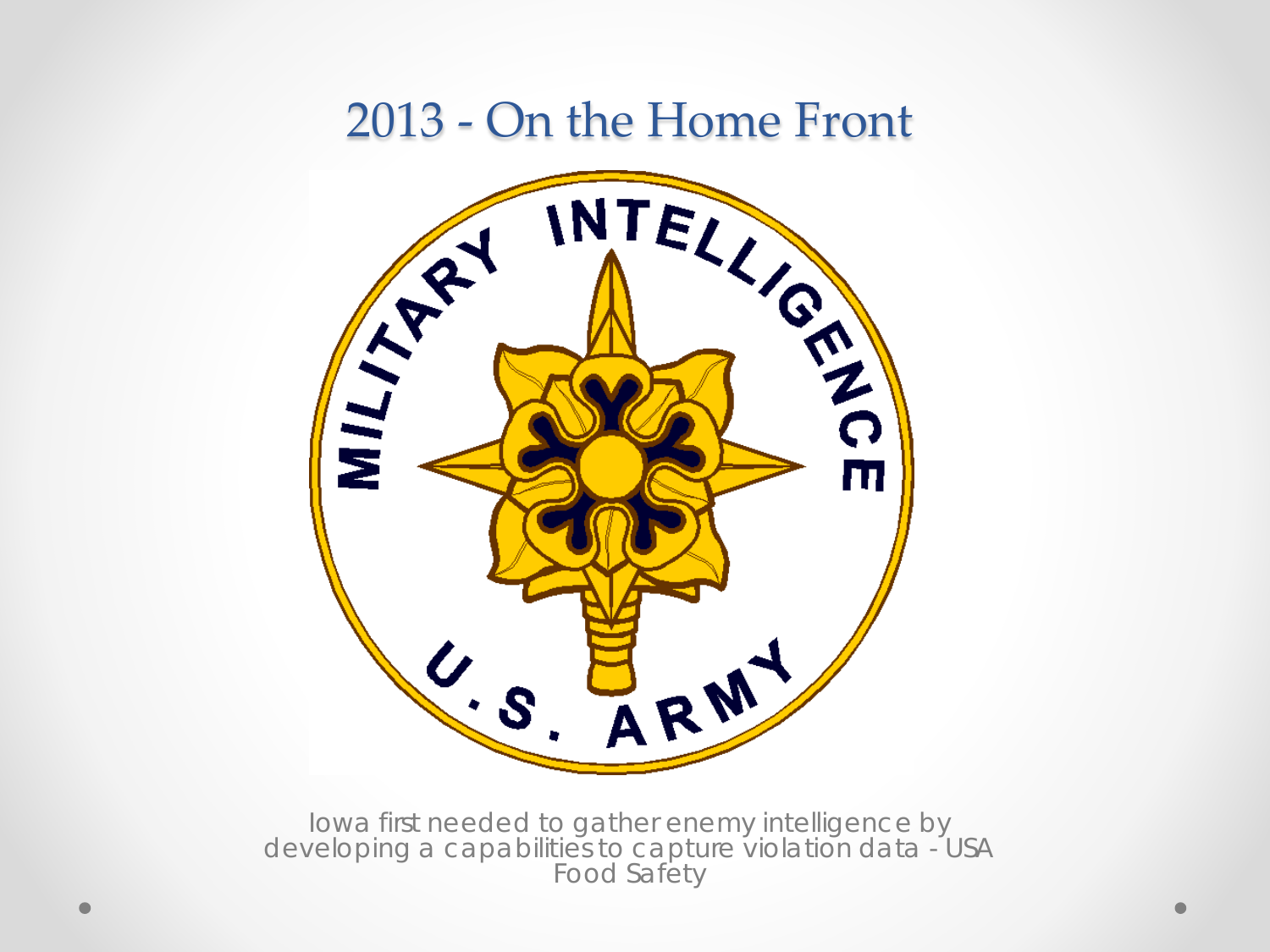| 2014 – First Objective Met                                                                                                                                                                                                     |
|--------------------------------------------------------------------------------------------------------------------------------------------------------------------------------------------------------------------------------|
| <b>IOWA DEPARTMENT OF</b>                                                                                                                                                                                                      |
| <b>INSPECTIONS &amp; APPEALS</b>                                                                                                                                                                                               |
| <b>IOWA STATE AGENCIES ONLINE SERVICE</b><br>Kim Reynolds, Governor Adam Gregg, Lt. Gove                                                                                                                                       |
| <b>Welcome To USA Food Safety</b>                                                                                                                                                                                              |
| Log In<br>User Name *:<br>Password *:<br>Log In<br><b>New Account</b><br>Other Options:<br><b>Forgot your Password?</b><br><b>Forgot Password</b><br><b>Retrieve it Here!</b><br>WiFi Hotspot(s)<br><b>Find a WiFi Hotspot</b> |
|                                                                                                                                                                                                                                |
| Food Safety 2.8.2.1807304<br>Copyright @ 2018 Department of Inspections & Appeals. All Rights Reserved                                                                                                                         |
| lowa implemented the USA Food Safety inspection system on<br>January 1, 2014 with the aide of FDA Retail Standards<br><b>Cooperative Grants</b>                                                                                |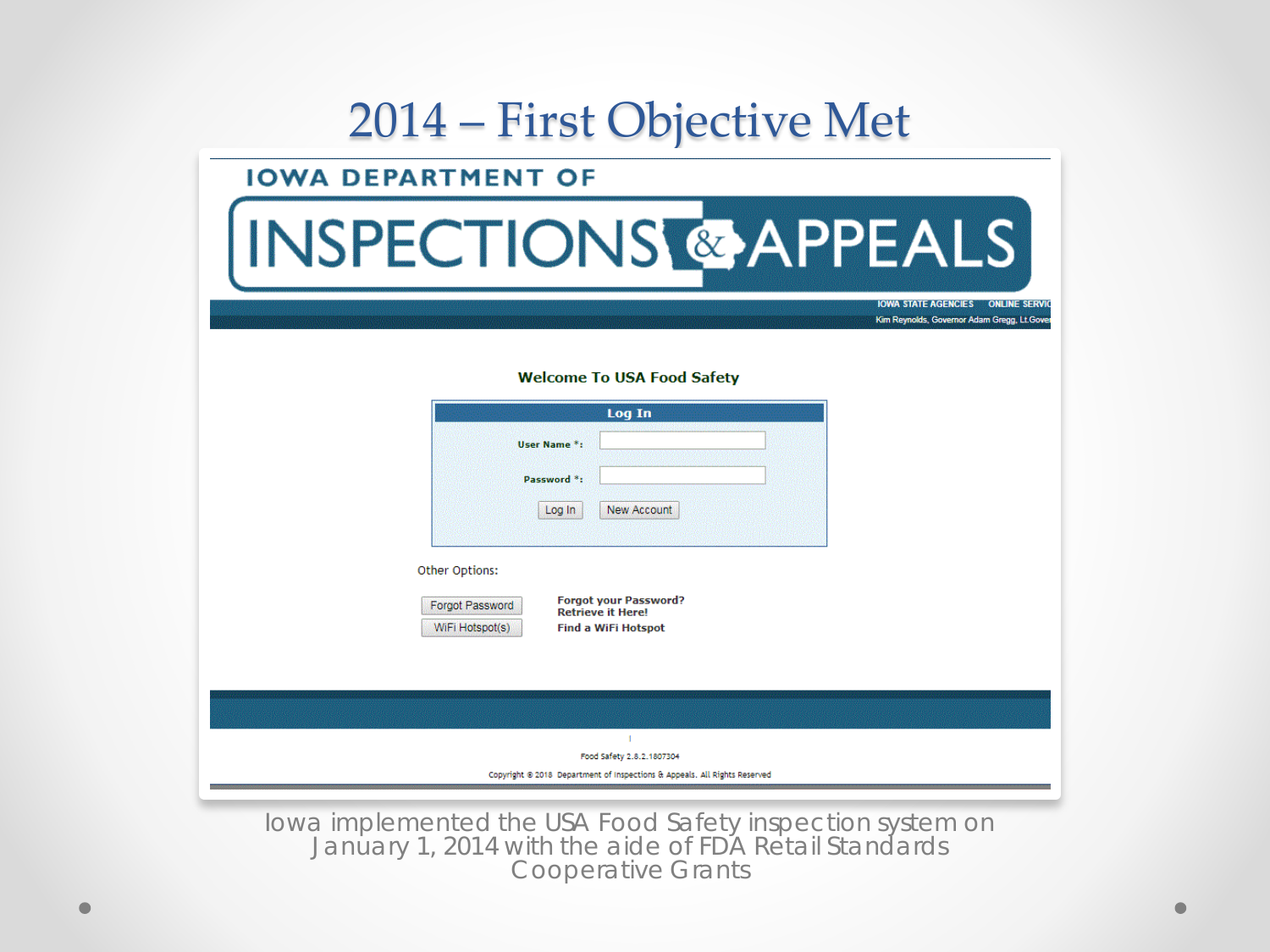#### 2014 - War Strategy

FBI Risk Factor and Public Heath Intervention Violation Reduction Strategy

2014-15 Strategy:

DIA's strategy for reducing the occurrence of Foodborne Illness Risk Factor and Public Health Intervention violations in 2014-17 has four elements.

- Element 1: Conduct risk based inspections
- Element 2: Provide focused education of operators during inspections using a variety of educational methods including coaching; discussing long term corrective options; demonstration; and showing educational videos
- Element 3: Issue targeted guidance documents based on risk factor violations that are observed during routine and complaint inspections
- Element 4: Enhance working relationships with industry partners including educational outreach to industry associations and businesses

Once Iowa was able to learn how the enemy operated, an overall war strategy needed to be developed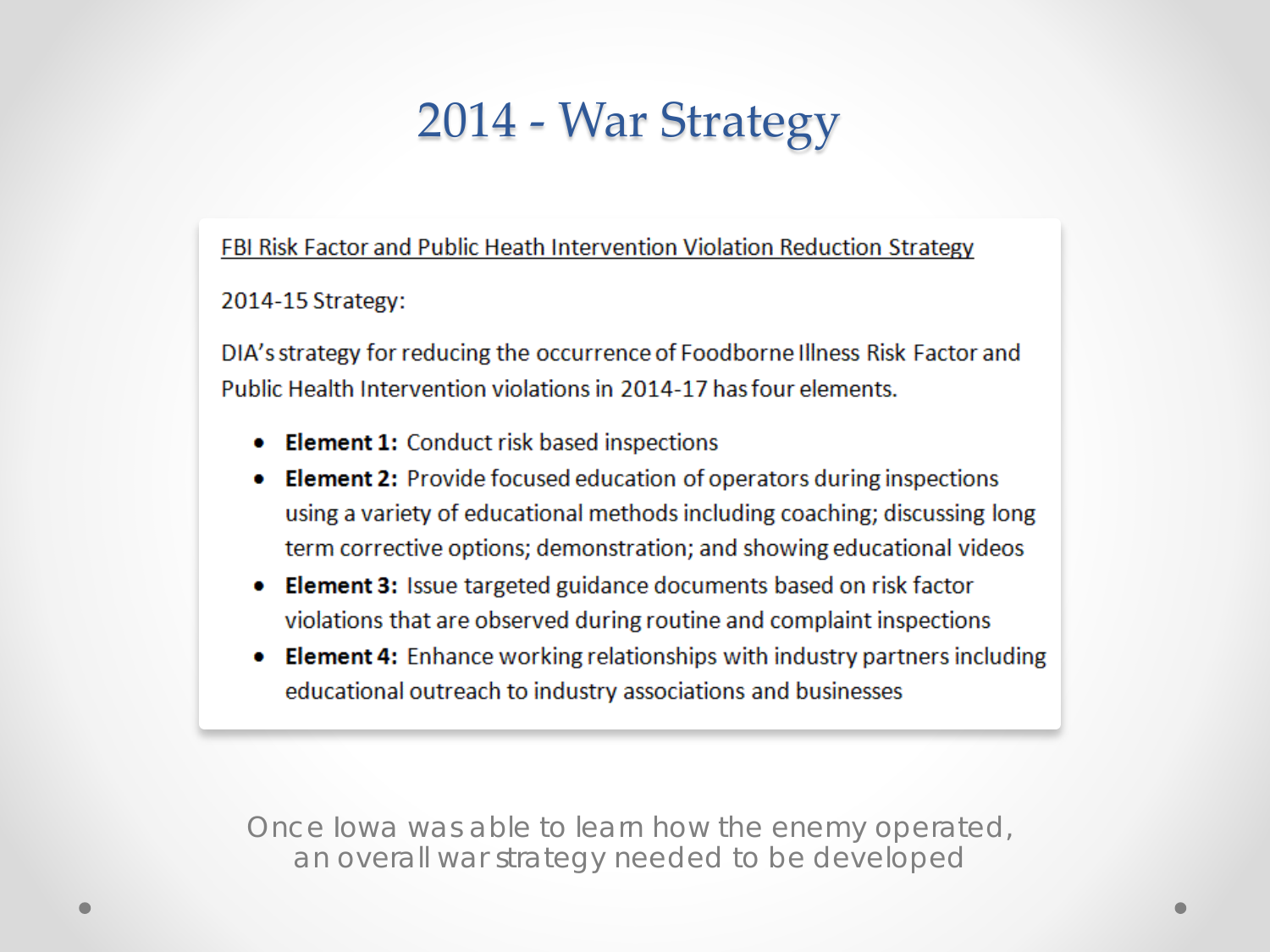#### 2013-18 Battle Preparations

Foodborne Illness Risk Factor and Public Health Intervention Reduction Strategy

Element 1 - Conducting Risk Based Inspections

| Component        | <b>Activities</b>                           | Implementation                    |
|------------------|---------------------------------------------|-----------------------------------|
| <b>Training</b>  | <b>New Inspector Training</b>               | Full                              |
|                  | <b>FD218</b>                                | Full                              |
|                  | <b>Investigative Skills</b>                 | Full                              |
| Reinforcement    | QA Inspections                              | Full                              |
|                  | Joint Inspections                           | Full                              |
|                  | Standardization                             | Full                              |
| <b>Resources</b> | <b>Inspection SOP</b>                       | <b>Not Started</b>                |
|                  | DIA Risk Assessment and Inspection          | Full                              |
|                  | <b>Frequency Policy</b>                     |                                   |
|                  | <b>DIA FCSB Quality Assurance Program</b>   | Full - Revision required per 2017 |
|                  |                                             | <b>VNRFRPS.</b>                   |
|                  | DIA FCSB Quality Assurance Joint Inspection | Full - Revision required per 2017 |
|                  | Checklist                                   | <b>VNRFRPS</b>                    |

In 2013 Iowa made a major commitment in the full implementation of Risk Based Inspections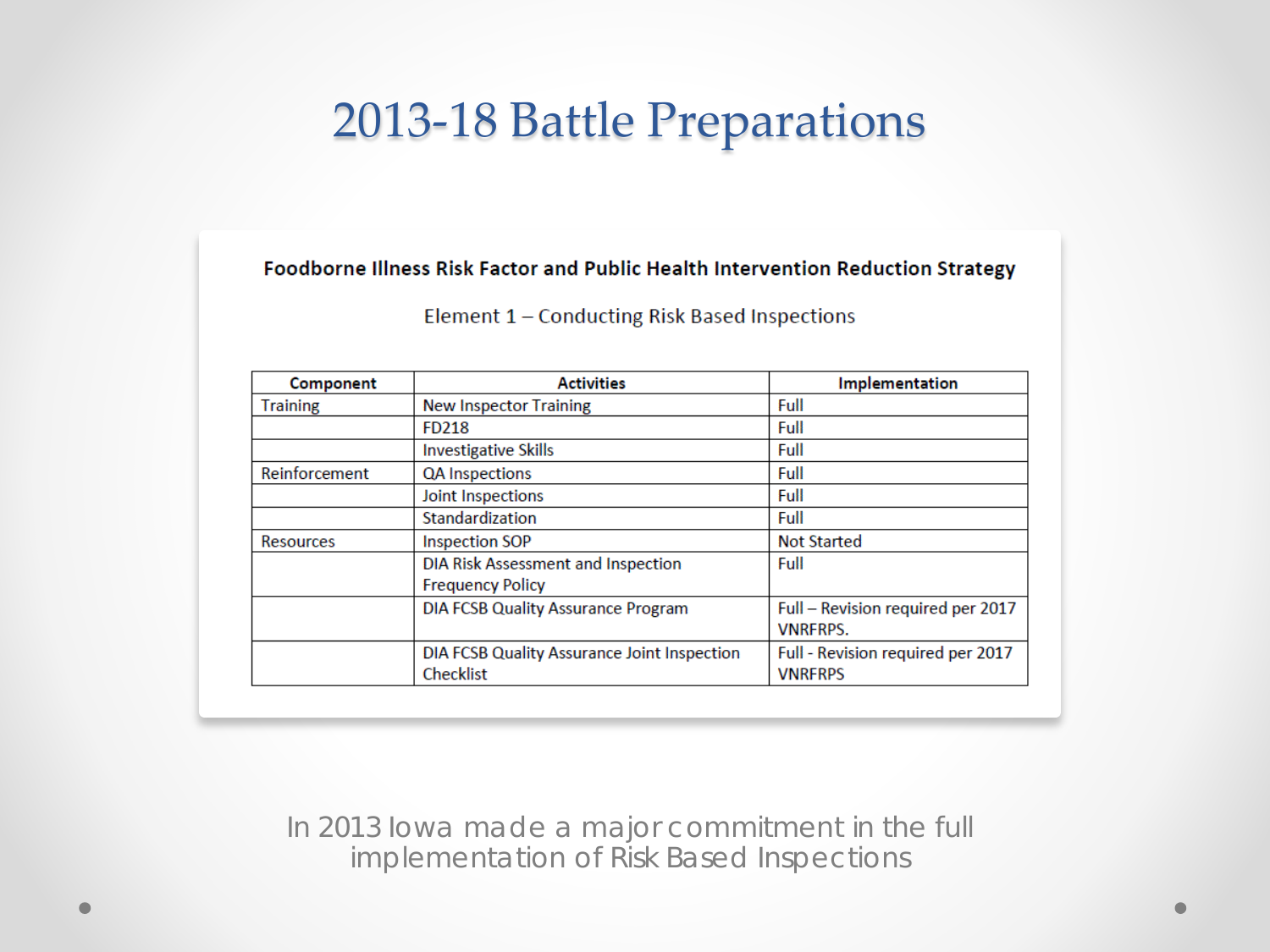#### 2015-18 Elements 2

Foodborne Illness Risk Factor and Public Health Intervention Reduction Strategy

Element 2 - Inspection Educational Methods and Long Term Corrections

| Component        | <b>Activities</b>                            | Implementation                    |
|------------------|----------------------------------------------|-----------------------------------|
| <b>Training</b>  | <b>New Inspector Training</b>                | Full                              |
|                  | <b>Crucial Conversations</b>                 | Full                              |
|                  | <b>DIA FSIO Training Plan</b>                | Full                              |
| Reinforcement    | QA Joint Inspections                         | Full                              |
|                  | Joint Inspections                            | Full                              |
|                  | USA Food Safety-Long-Term correction         | Partial - Schedule for release    |
|                  | documentation reminder                       | Spring 2018                       |
| <b>Resources</b> | DIA FCSB Quality Assurance Program and       | Full                              |
|                  | Checklist                                    |                                   |
|                  | <b>DIA FSIO Training Plan</b>                | Full                              |
|                  | DIA Enforcement Policy and Work Instructions | Full                              |
|                  | DIA Retail Inspection SOP                    | <b>Partial - Draft</b>            |
|                  | Long Term Compliance Strategies              | Partial CFPM Strategy             |
|                  |                                              | Developed. Additional             |
|                  |                                              | compliance strategies need to be  |
|                  |                                              | developed and populated in        |
|                  |                                              | warehouse                         |
|                  | FoodSHIELD Compliance Strategy Warehouse     | Partial- Concept developed-       |
|                  |                                              | need to Started                   |
|                  | Food Safety Task Force Website               | Partial - New site active-Need to |
|                  |                                              | train and link.                   |
|                  | FoodSHIELD Mobile App                        | Partial - App is active, needs    |
|                  |                                              | additional work and training to   |
|                  |                                              | prove effective                   |

Iowa gathered and developed tools, resources and training for inspection staff to enhance educational activities during food establishment inspections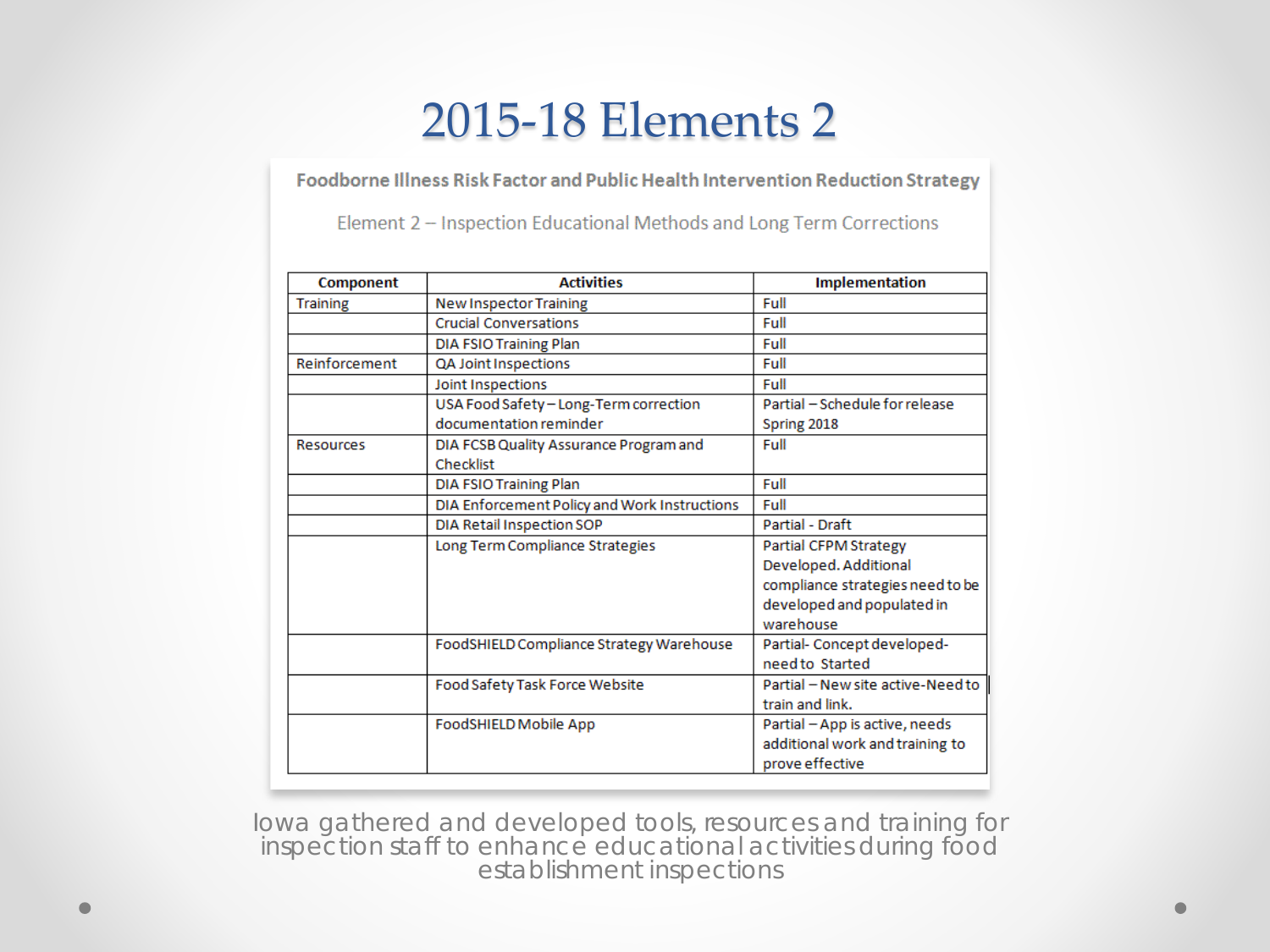#### 2015-18 Element 3

Foodborne Illness Risk Factor and Public Health Intervention Reduction Strategy

Element 3 - Targeted Guidance Documents

| Component        | <b>Activities</b>                 | <b>Implementation</b>                               |  |  |  |
|------------------|-----------------------------------|-----------------------------------------------------|--|--|--|
| <b>Training</b>  | <b>New Inspector Training</b>     | Full                                                |  |  |  |
|                  | <b>Guidance Document Training</b> | Full                                                |  |  |  |
| Reinforcement    | QA Joint Inspections              | Full                                                |  |  |  |
|                  | Joint Inspections                 | Full                                                |  |  |  |
|                  | USA Food Safety Auto Select       | Full                                                |  |  |  |
| <b>Resources</b> | USA Food Safety Guidance          | Partial-report is available. It                     |  |  |  |
|                  | Document Management Report        | needs additional data and<br>analysis of that data. |  |  |  |
|                  | <b>Guidance Document Training</b> | Full                                                |  |  |  |
|                  | Materials                         |                                                     |  |  |  |
|                  | <b>Guidance Document Kits</b>     | Full                                                |  |  |  |
|                  | DIA FCSB Quality Assurance        | Full                                                |  |  |  |
|                  | Program and Checklist             |                                                     |  |  |  |

Iowa has developed both educational materials and a standardized delivery method for these materials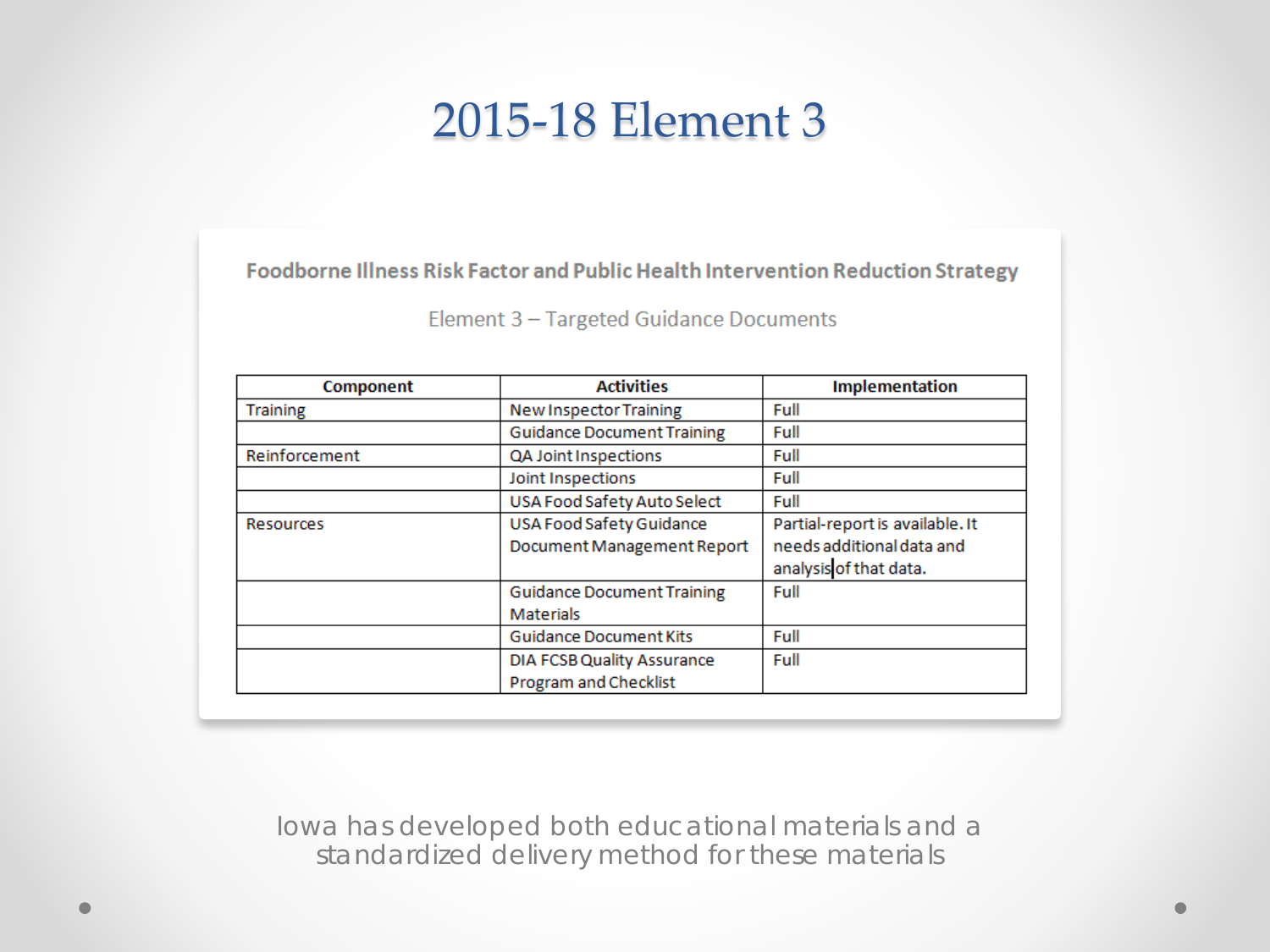#### 2015 – New Ammunition

|                     |                                                                 | 10%<br>5 %                                                    |            |            |              |          |                            |            |            |           |           |            |              |
|---------------------|-----------------------------------------------------------------|---------------------------------------------------------------|------------|------------|--------------|----------|----------------------------|------------|------------|-----------|-----------|------------|--------------|
| <b>Summary Only</b> |                                                                 | 15 %                                                          |            |            |              |          |                            |            |            |           |           |            |              |
| Select              |                                                                 | 20 %                                                          |            |            |              |          |                            |            |            |           |           |            |              |
| <b>Questions</b>    |                                                                 |                                                               |            |            |              |          |                            |            |            |           |           |            |              |
| Out                 | ۳                                                               | 25 %                                                          |            |            |              |          |                            |            |            |           |           |            |              |
| <b>Results</b>      |                                                                 |                                                               |            |            |              |          | Inspection Results By Year |            |            |           |           |            |              |
|                     |                                                                 |                                                               | N/O        | 20%        | 5301         | 22 %     | 3303                       | 18%        | 1159       | 15 %      | 343       | 18%        | 496          |
|                     |                                                                 |                                                               | Out        | 5 %        | 1416         | 6 %      | 866                        | 5 %        | 345        | 3 %       | 78        | 5 %        | 127          |
| 05                  |                                                                 | Procedures for responding to<br>vomiting and diarrheal events | In         | 74 %       | 19585        | 72%      | 10708                      | 76 %       | 4863       | 82 %      | 1907      | 77%        | 2107         |
|                     |                                                                 |                                                               | N/O        | 24 %       | 6227         | 26 %     | 3904                       | 22 %       | 1378       | 17 %      | 387       | 20 %       | 558          |
|                     |                                                                 |                                                               | Out        | 0%         | 14           | 0%       | $\overline{ }$             | 0%         | 6          | 0%        | $\bullet$ | 0%         | $\mathbf{1}$ |
| 04                  | <b>restrictions</b>                                             | <b>Proper use of exclusions and</b>                           |            | 76 %       | 20061        | 74 %     | 10964                      | 78 %       | 4986       | 83 %      | 1940      | 79 %       | 2171         |
|                     |                                                                 |                                                               | N/O        | 18%        | 4795         | 20%      | 2952                       | 17%        | 1057       | 14 %      | 326       | 17%        | 460          |
|                     | and reporting                                                   | knowledge, responsibilities                                   | Out        | 6 %        | 1520         | 7 %      | 980                        | 6 %        | 370        | 2%        | 56        | 4 %        | 114          |
| 03                  | and conditional employee                                        | <b>Management, food employee</b>                              | In         | 76 %       | 19988        | 74 %     | 10945                      | 78 %       | 4941       | 84 %      | 1945      | 79 %       | 2157         |
|                     |                                                                 |                                                               | N/O        | 19 %       | 5061         | 21%      | 3173                       | 17%        | 1107       | 14 %      | 324       | 17%        | 457          |
|                     |                                                                 |                                                               | Out<br>N/A | 5 %<br>8 % | 1437<br>2198 | 6%<br>9% | 942<br>1307                | 5 %<br>7 % | 340<br>462 | 2%<br>5 % | 53<br>118 | 4 %<br>11% | 102<br>311   |
| 02                  | <b>Certified Food Protection</b><br><b>Manager</b>              |                                                               | In         | 67%        | 17608        | 64 %     | 9457                       | 70%        | 4459       | 79%       | 1832      | 68%        | 1860         |
|                     | <b>Total number of routine</b><br>inspections in all categories |                                                               |            | 63 %       | 16667        | 59 %     | 8830                       | 67 %       | 4251       | 72 %      | 1665      | 70 %       | 1921         |
|                     | categories                                                      | Total number of inspections in all                            |            | 100 %      | 26311        | 100 %    | 14882                      | 100 %      | 6370       | 100 %     | 2328      | 100 %      | 2731         |

The USA Food Safety Dashboard tool was fully developed, tested and deemed battle ready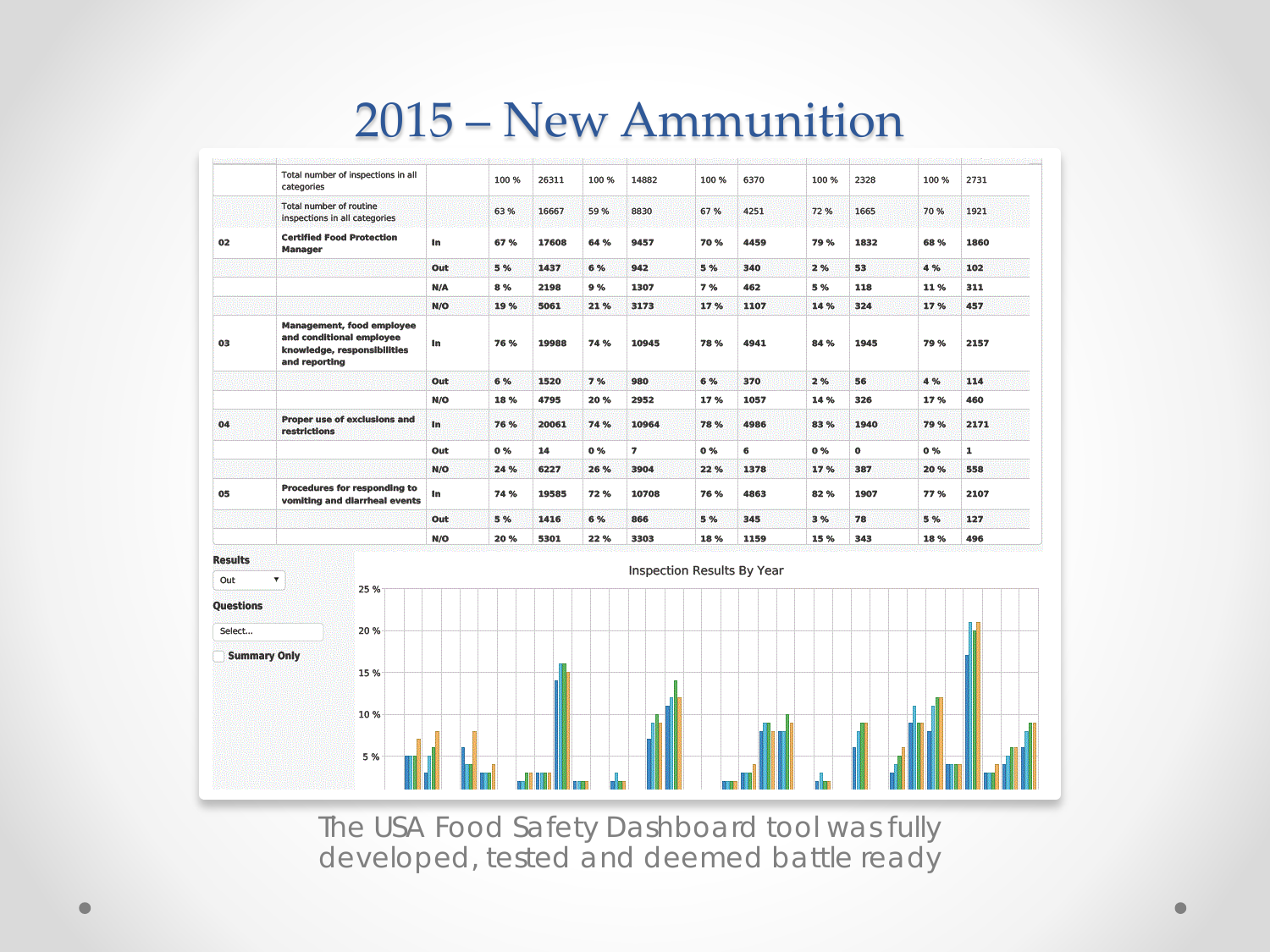#### 2016 – Element 4 First Alliance



Meetings were held with Iowa's industry associations where both violation data and our regulatory strategies were shared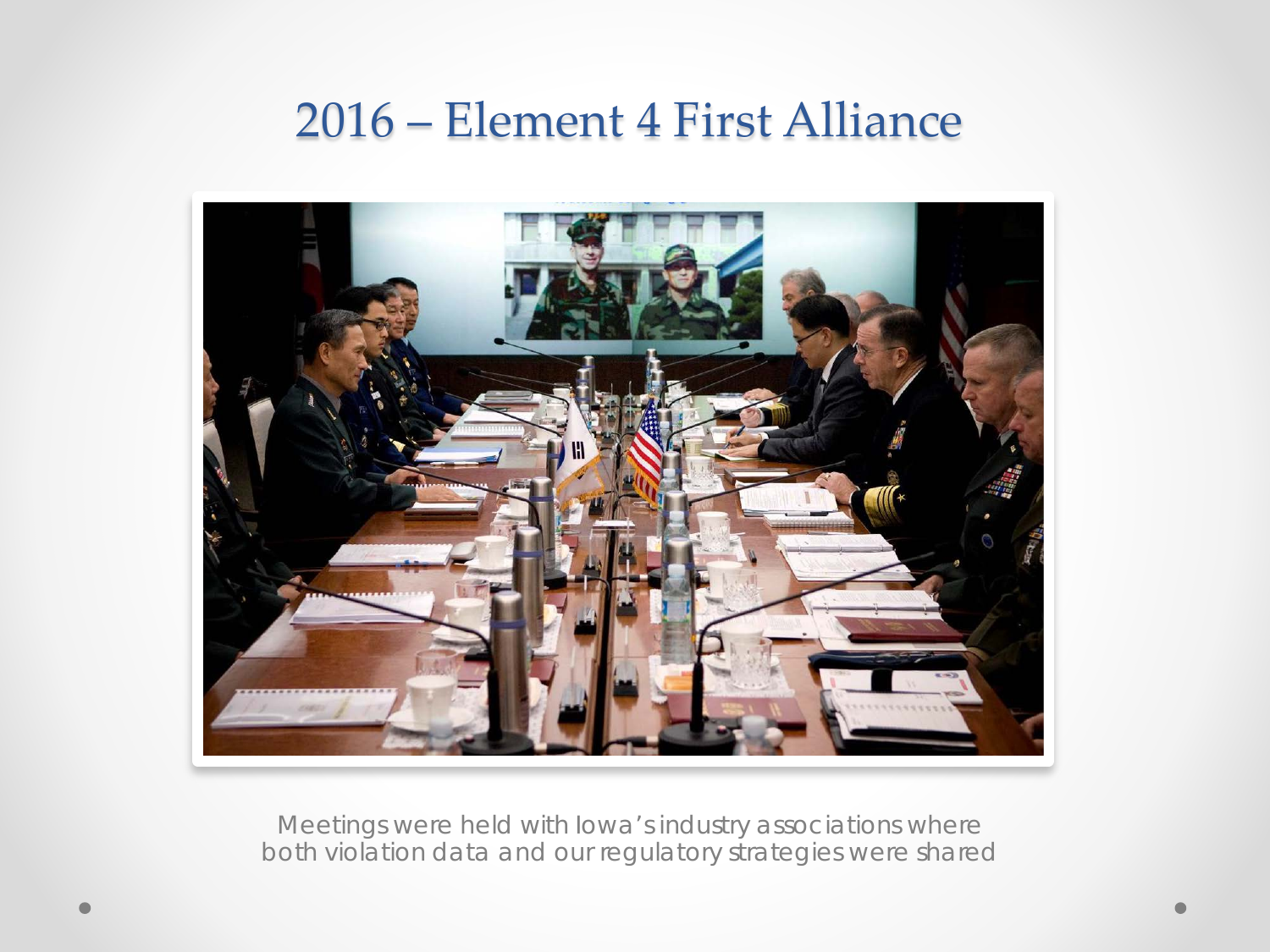### 2017 – Another Weapon

| <b>USA Food Safety</b><br><b>Dashboard</b> | Revenue               | <b>Complaints</b><br><b>Inspections</b><br><b>Violations</b> | <b>Annual Reports</b>    |                           |                           |            |   |  |  |  |
|--------------------------------------------|-----------------------|--------------------------------------------------------------|--------------------------|---------------------------|---------------------------|------------|---|--|--|--|
| Violations.                                |                       |                                                              |                          |                           |                           |            |   |  |  |  |
| Organization                               | Program Type          |                                                              |                          |                           |                           | Date To    |   |  |  |  |
| DIA Food and Consumer Safety Bureau X      |                       | Select                                                       |                          | 1/1/2014                  | 圃                         | 12/31/2017 | Ē |  |  |  |
| <b>Inspection Form Type</b>                | <b>Classification</b> |                                                              |                          |                           | <b>Sub Classification</b> |            |   |  |  |  |
| Retail Food                                | v                     | Select                                                       |                          | Select                    |                           |            |   |  |  |  |
| <b>Operation Type</b>                      |                       | <b>Primary Inspector</b>                                     | <b>Inspection Reason</b> |                           |                           |            |   |  |  |  |
| Select                                     |                       | Select                                                       |                          | Select                    |                           |            |   |  |  |  |
| <b>Franchise</b><br>Owner ID               |                       |                                                              |                          | <b>Parent Business ID</b> |                           |            |   |  |  |  |
| Select                                     | ÷<br>Enter Value      |                                                              |                          | Enter Value               |                           |            |   |  |  |  |

In 2017 Iowa added additional capabilities to the USA Food Safety Dashboard tool to enable brand, franchise and owner risk factor studies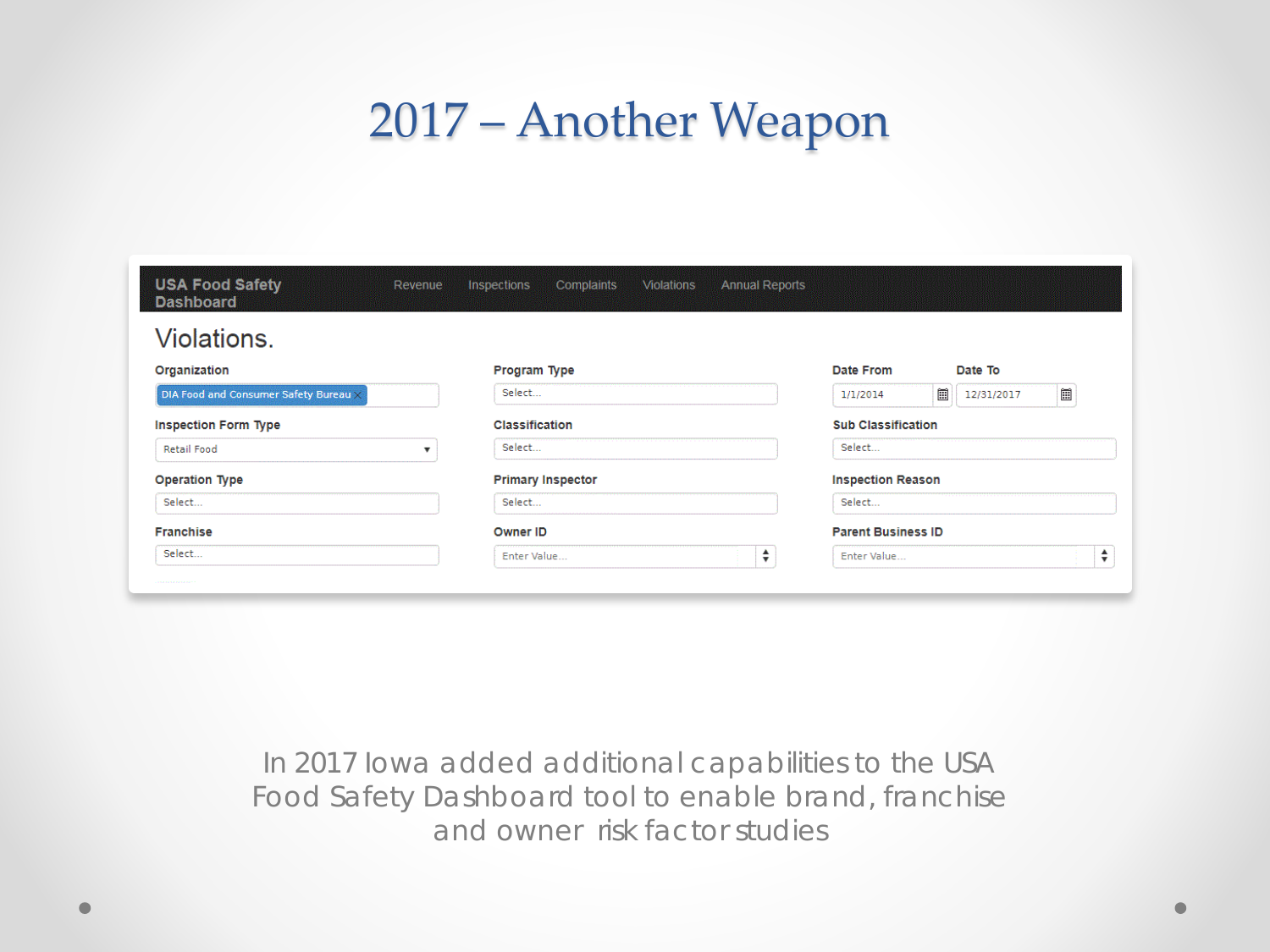## 2018 – Another Alliance

In January of 2018 Iowa held its first meeting with a national restaurant brand to discuss risk factor violation occurrences and trends.

This meeting was collaborative in nature and both parties have agreed to meet again.

Brand X RFS.docx